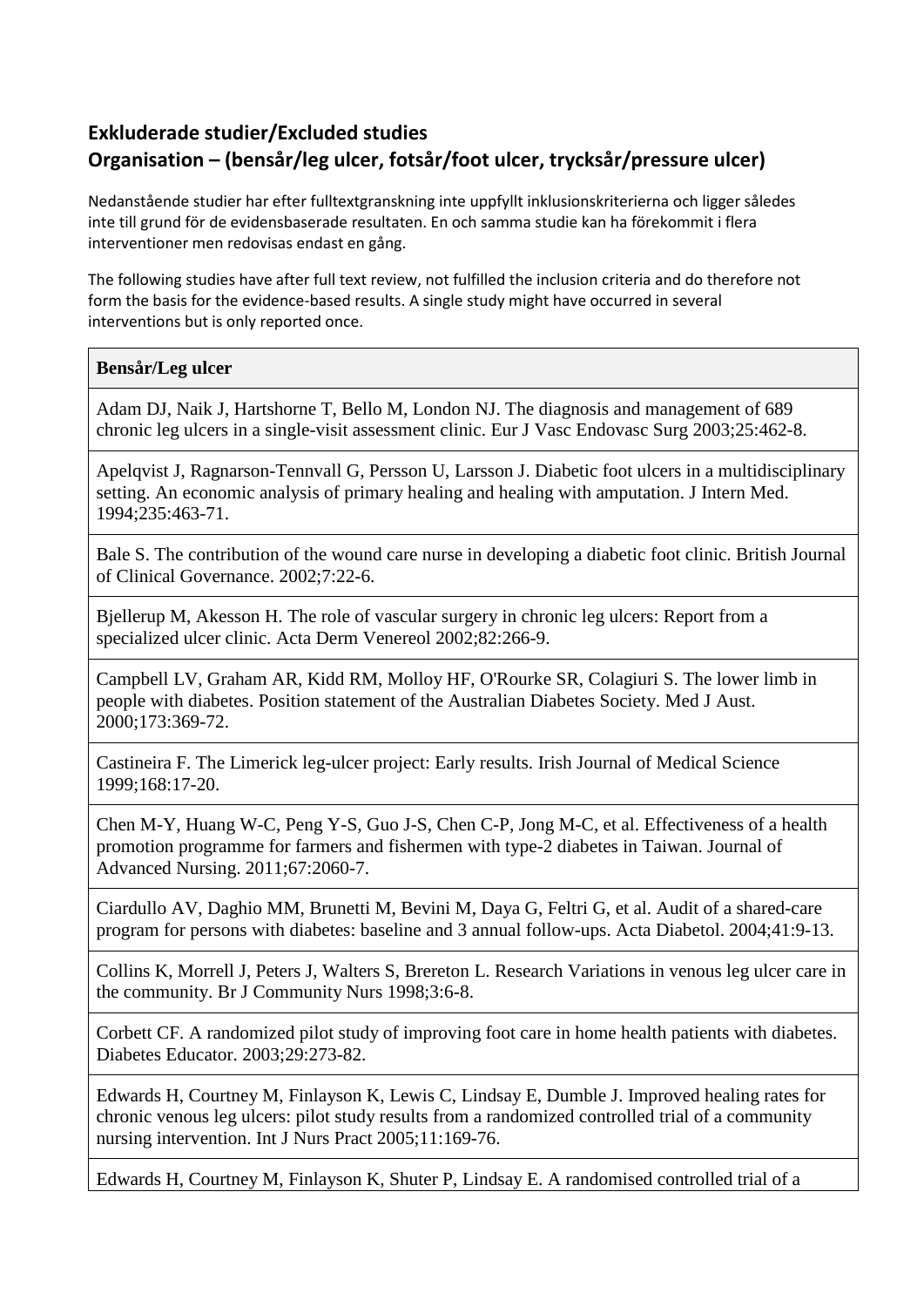community nursing intervention: improved quality of life and healing for clients with chronic leg ulcers. Journal of Clinical Nursing 2009;18:1541-9.

Ellison DA, Hayes L, Lane C, Tracey A, McCollum CN. Evaluating the cost and efficacy of leg ulcer care provided in two large UK health authorities. J Wound Care 2002;11:47-51.

Faglia E, Favales F, Aldeghi A, Calia P, Quarantiello A, Barbano P, et al. Change in major amputation rate in a center dedicated to diabetic foot care during the 1980s: Prognostic determinants for major amputation. J Diabetes Complications 1998;12:96-102.

FitzJohn M. Innovations in practice Treating diabetic foot ulceration in the 21st century. British Journal of Community Health Nursing. 1996;1:22-4.

Fletton JA, Perkins J, Jaap AJ, Brash PD, Tooke JE. Is community chiropodial/podiatric care appropriately targeted at the 'at-risk' diabetic foot? Foot. 1995;5:176-9.

Ghauri ASK, Nyamekye I, Grabs AJ, Farndon JR, Whyman MR, Poskitt KR. Influence of a specialised leg ulcer service and venous surgery on the outcome of venous leg ulcers. European Journal of Vascular and Endovascular Surgery 1998;16:238-244.

Gibbons GW, Marcaccio, Jr., E J, Burgess AM, Pomposelli, Jr., F B, et al. Improved quality of diabetic foot care, 1984 vs 1990: Reduced length of stay and costs, insufficient reimbursement. Archives of Surgery. 1993;128:576-81.

Girod I, Valensi P, Laforet C, Moreau-Defarges T, Guillon P, Baron F. An economic evaluation of the cost of diabetic foot ulcers: Results of a retrospective study on 239 patients. Diabetes and Metabolism. 2003;29:269-77.

Harrison Margaret B, VanDenKerkhof E, Hopman Wilma M, Graham Ian D, Lorimer K, Carley M. Evidence-informed leg ulcer care: a cohort study comparing outcomes of individuals choosing nurse-led clinic or home care. Ostomy Wound Management 2011;57:38-45.

Harrison MB, Graham ID, Lorimer K, Vandenkerkhof E, Buchanan M, Wells PS, et al. Nurse clinic versus home delivery of evidence-based community leg ulcer care: a randomized health services trial. BMC Health Serv Res 2008;8:243.

Heinen MM, Persoon A, van de K, Otero M, van A. Ulcer-related problems and health care needs in patients with venous leg ulceration: a descriptive, cross-sectional study. International Journal of Nursing Studies 2007;44:1296-303.

Lavery LA, Armstrong DG, Wunderlich RP, Tredwell J, Boulton AJ. Predictive value of foot pressure assessment as part of a population-based diabetes disease management program. Diabetes Care. 2003;26:1069-73.

Lavery LA, Wunderlich RP, Tredwell JL. Disease management for the diabetic foot: Effectiveness of a diabetic foot prevention program to reduce amputations and hospitalizations. Diabetes Res Clin Pract. 2005;70:31-7.

Nather A, Bee CS, Lin WK, Valerie CXB, Liang S, Tambyah PA, et al. Value of team approach combined with clinical pathway for diabetic foot problems: A clinical evaluation. Diabetic Foot and Ankle 2010;1.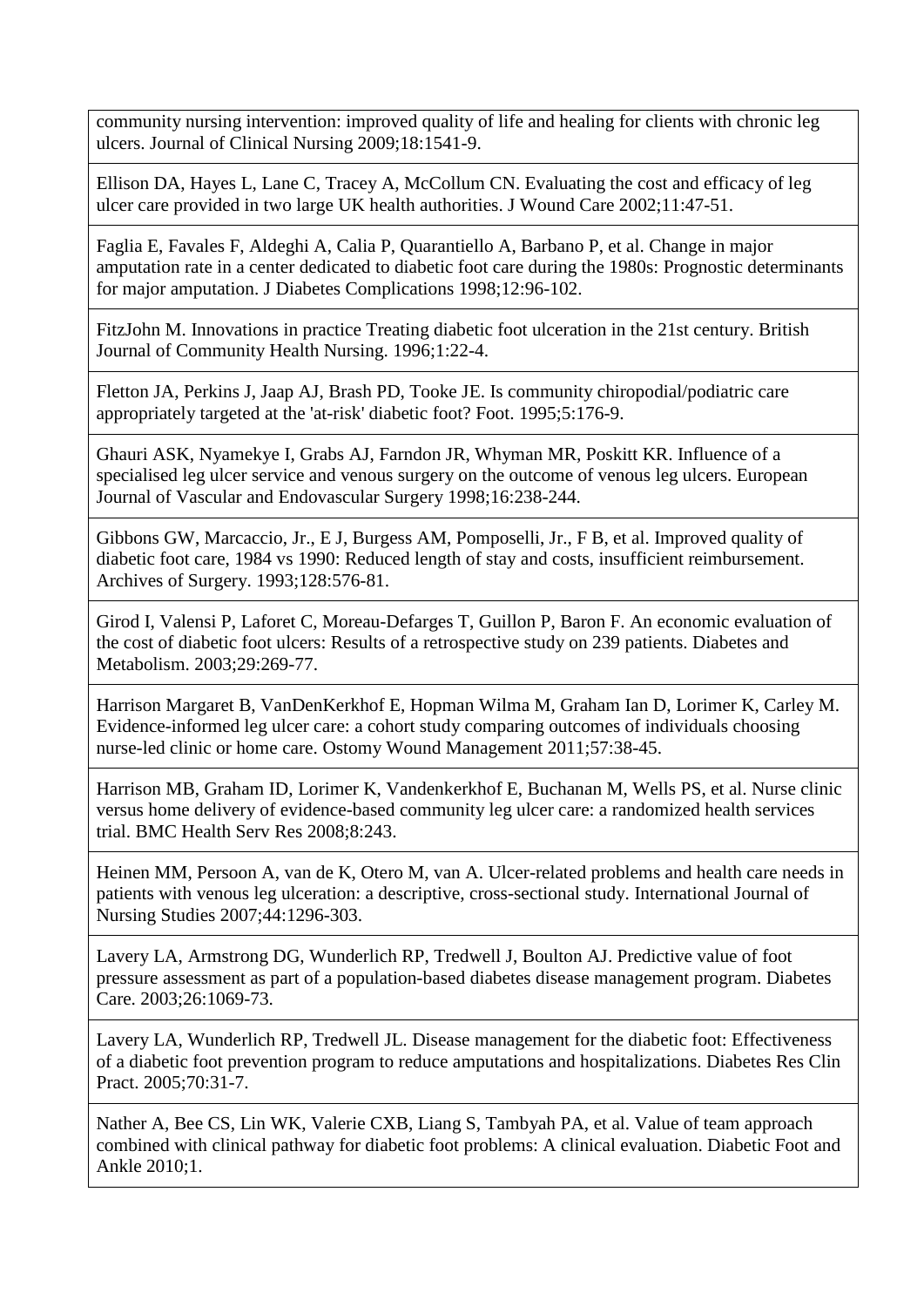Nelzen O. Fifty percent reduction in venous ulcer prevalence is achievable - Swedish experience. J Vasc Surg 2010;52:39S-44S.

Pataky Z, Herrmann FR, Regat D, Vuagnat H. The at-risk foot concerns not only patients with diabetes mellitus. Gerontology. 2008;54:349-53.

Prompers L, Huijberts M, Apelqvist J, Jude E, Piaggesi A, Bakker K, et al. Delivery of care to diabetic patients with foot ulcers in daily practice: Results of the Eurodiale Study, a prospective cohort study. Diabetic Medicine 2008;25:700-707.

Prompers L, Huijberts M, Apelqvist J, Jude E, Piaggesi A, Bakker K, et al. Optimal organization of health care in diabetic foot disease: introduction to the Eurodiale study. International Journal of Lower Extremity Wounds. 2007;6:11-7.

Purwins S, Herberger K, Debus ES, Rustenbach SJ, Pelzer P, Rabe E, et al. Cost-of-illness of chronic leg ulcers in Germany. Int Wound J 2010;7:97-102.

Real JT, Valls M, Ascaso P, Basanta ML, Viguer A, Ascaso JF, et al. Risk factors associated to hospitalization in diabetic patients with foot ulcers. Medicina Clinica. 2001;117:641-4.

Rezende KF, Ferraz MB, Malerbi DA, Melo NH, Nunes MP, Pedrosa HC, et al. Direct costs and outcomes for inpatients with diabetes mellitus and foot ulcers in a developing country: The experience of the public health system of Brazil. Diabetes and Metabolic Syndrome: Clinical Research and Reviews. 2009;3:228-32.

Ronnemaa T, Hamalainen H, Toikka T, Liukkonen I. Evaluation of the impact of podiatrist care in the primary prevention of foot problems diabetic subjects. Diabetes Care 1997;20:1833-1837.

Ruckley CV. Towards a model of care for chronic leg ulcer: Lessons learned from studies in Scotland. Phlebology 2001;16:17-19.

Scriven JM, Hartshorne T, Bell PRF, Naylor AR, London NJM. Single-visit venous ulcer assessment clinic: The first year. British Journal of Surgery 1997;84:334-336.

Sturmberg JP, Overend D. General practice based diabetes clinics An integration model. Australian Family Physician. 1999;28:240-5.

Öien RF. Registering Ulcer Treatment through a national quality register: RUT -- a winning concept for both patients and the health care sector. EWMA Journal 2009;9:41-4.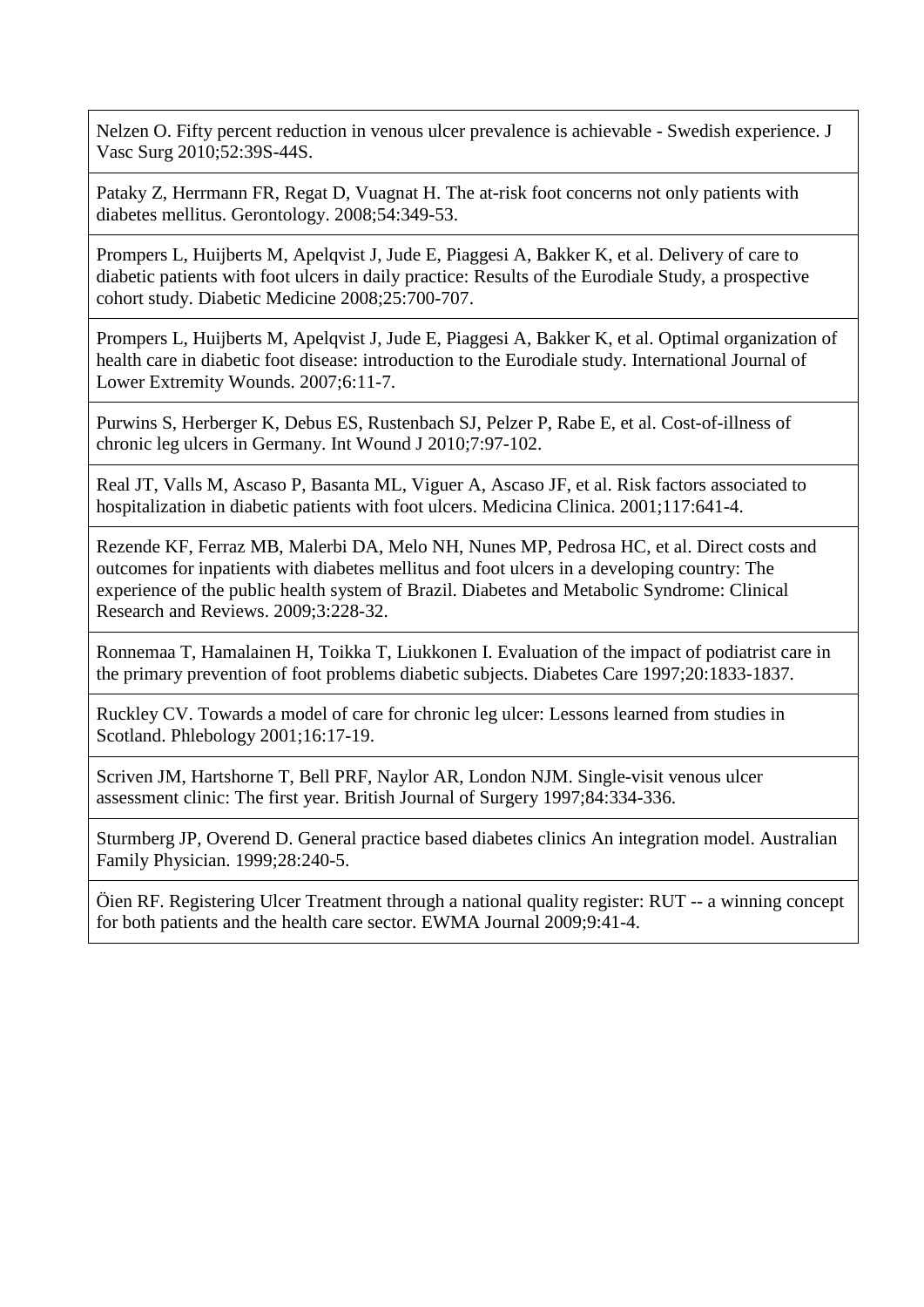## **Fotsår/foot ulcer**

Apelqvist J, Ragnarson-Tennvall G, Persson U, Larsson J. Diabetic foot ulcers in a multidisciplinary setting. An economic analysis of primary healing and healing with amputation. J Intern Med 1994;235:463-71.

Bale S. The contribution of the wound care nurse in developing a diabetic foot clinic. British Journal of Clinical Governance 2002;7:22-26.

Campbell LV, Graham AR, Kidd RM, Molloy HF, O'Rourke SR, Colagiuri S. The lower limb in people with diabetes. Position statement of the Australian Diabetes Society. Med J Aust 2000;173:369-72.

Chen M-Y, Huang W-C, Peng Y-S, Guo J-S, Chen C-P, Jong M-C, et al. Effectiveness of a health promotion programme for farmers and fishermen with type-2 diabetes in Taiwan. Journal of Advanced Nursing 2011;67:2060-7.

Ciardullo AV, Daghio MM, Brunetti M, Bevini M, Daya G, Feltri G, et al. Audit of a shared-care program for persons with diabetes: baseline and 3 annual follow-ups. Acta Diabetol 2004;41:9-13.

Corbett CF. A randomized pilot study of improving foot care in home health patients with diabetes. Diabetes Educator 2003;29:273-82.

FitzJohn M. Innovations in practice Treating diabetic foot ulceration in the 21st century. British Journal of Community Health Nursing 1996;1:22-4.

Fletton JA, Perkins J, Jaap AJ, Brash PD, Tooke JE. Is community chiropodial/podiatric care appropriately targeted at the 'at-risk' diabetic foot? Foot 1995;5:176-179.

Gibbons GW, Marcaccio, Jr., E J, Burgess AM, Pomposelli, Jr., F B, et al. Improved quality of diabetic foot care, 1984 vs 1990: Reduced length of stay and costs, insufficient reimbursement. Archives of Surgery 1993;128:576-581.

Lavery LA, Armstrong DG, Wunderlich RP, Tredwell J, Boulton AJ. Predictive value of foot pressure assessment as part of a population-based diabetes disease management program. Diabetes Care 2003;26:1069-73.

Lavery LA, Wunderlich RP, Tredwell JL. Disease management for the diabetic foot: Effectiveness of a diabetic foot prevention program to reduce amputations and hospitalizations. Diabetes Res Clin Pract 2005;70:31-37.

Pataky Z, Herrmann FR, Regat D, Vuagnat H. The at-risk foot concerns not only patients with diabetes mellitus. Gerontology 2008;54:349-353.

Prompers L, Huijberts M, Apelqvist J, Jude E, Piaggesi A, Bakker K, et al. Optimal organization of health care in diabetic foot disease: introduction to the Eurodiale study. International Journal of Lower Extremity Wounds 2007;6:11-7.

Real JT, Valls M, Ascaso P, Basanta ML, Viguer A, Ascaso JF, et al. Risk factors associated to hospitalization in diabetic patients with foot ulcers. Medicina Clinica 2001;117:641-644.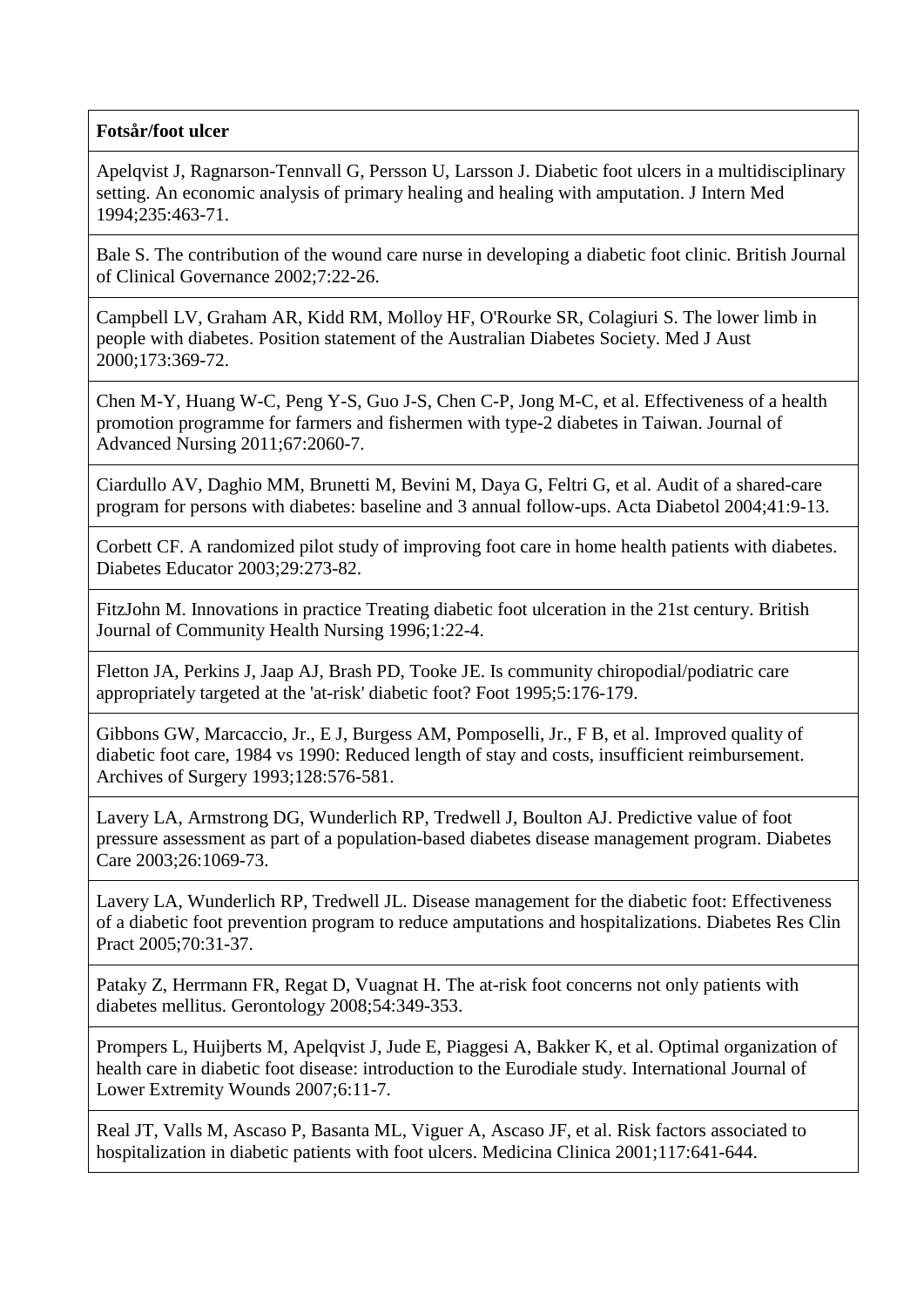Rezende KF, Ferraz MB, Malerbi DA, Melo NH, Nunes MP, Pedrosa HC, et al. Direct costs and outcomes for inpatients with diabetes mellitus and foot ulcers in a developing country: The experience of the public health system of Brazil. Diabetes and Metabolic Syndrome: Clinical Research and Reviews 2009;3:228-232.

Sturmberg JP, Overend D. General practice based diabetes clinics An integration model. Australian Family Physician 1999;28:240-5.

## **Trycksår/Pressure ulcer**

Arnold A, McEntagart M, Younger DS. Psychosocial issues that face patients with Charcot-Marie-Tooth disease: the role of genetic counseling. J Genet Couns. 2005;14:307-18.

Bjellerup M, Akesson H. The role of vascular surgery in chronic leg ulcers: Report from a specialized ulcer clinic. Acta Derm Venereol. 2002;82:266-9.

Brink P, Smith TF, Linkewich B. Factors associated with pressure ulcers in palliative home care. J Palliat Med. 2006;9:1369-75.

Brooks J, Ersser SJ, Lloyd A, Ryan TJ. Nurse-led education sets out to improve patient concordance and prevent recurrence of leg ulcers. Journal of wound care. 2004;13:111-6.

Burnside J, Wells W, Smith M, Game F, Jeffcoate W, Radford K. Education for the prevention of foot ulcers: views of those with neuropathy. Diabetic Foot Journal. 2007;10.

Burt KM. The relationship between nurse caring and selected outcomes of care in hospitalized older adults. Catholic University of America. 2007;190.

Cai S, Mukamel DB, Temkin-Greener H. Pressure ulcer prevalence among black and white nursing home residents in new york state: Evidence of racial disparity? Medical Care. 2010;48:233-9.

Chang C, Jackson SS, Bullman TA, Cobbs EL. Impact of a home-based primary care program in an urban Veterans Affairs medical center. J Am Med Dir Assoc. 2009;10:133-7.

Clemensen J, Larsen SB, Ejskjaer N. Telemedical treatment at home of diabetic foot ulcers. J Telemed Telecare. 2005;11 Suppl 2:S14-6.

Coggrave MJ, Rose LS. A specialist seating assessment clinic: changing pressure relief practice. Spinal Cord. 2003;41:692-5.

Edwards LM. Compression therapy Why patients do not comply with compression bandaging. British Journal of Nursing.12:Tissue Viability Supplement S5-6, S8, S10 passim.

Ferrell BA, Josephson K, Norvid P, Alcorn H. Pressure ulcers among patients admitted to home care. J Am Geriatr Soc. 2000;48:1042-7.

Frantz RA, Gardner S, Harvey P, Specht J. Adoption of research-based practice for treatment of pressure ulcers in long-term care. Decubitus: The Journal of Skin Ulcers. 1992;5:44-5.

Garber SL, Rintala DH, Ann H, Rodriguez GP, Friedman J. A structured educational model to improve pressure ulcer prevention knowledge in veterans with spinal cord dysfunction. J Rehabil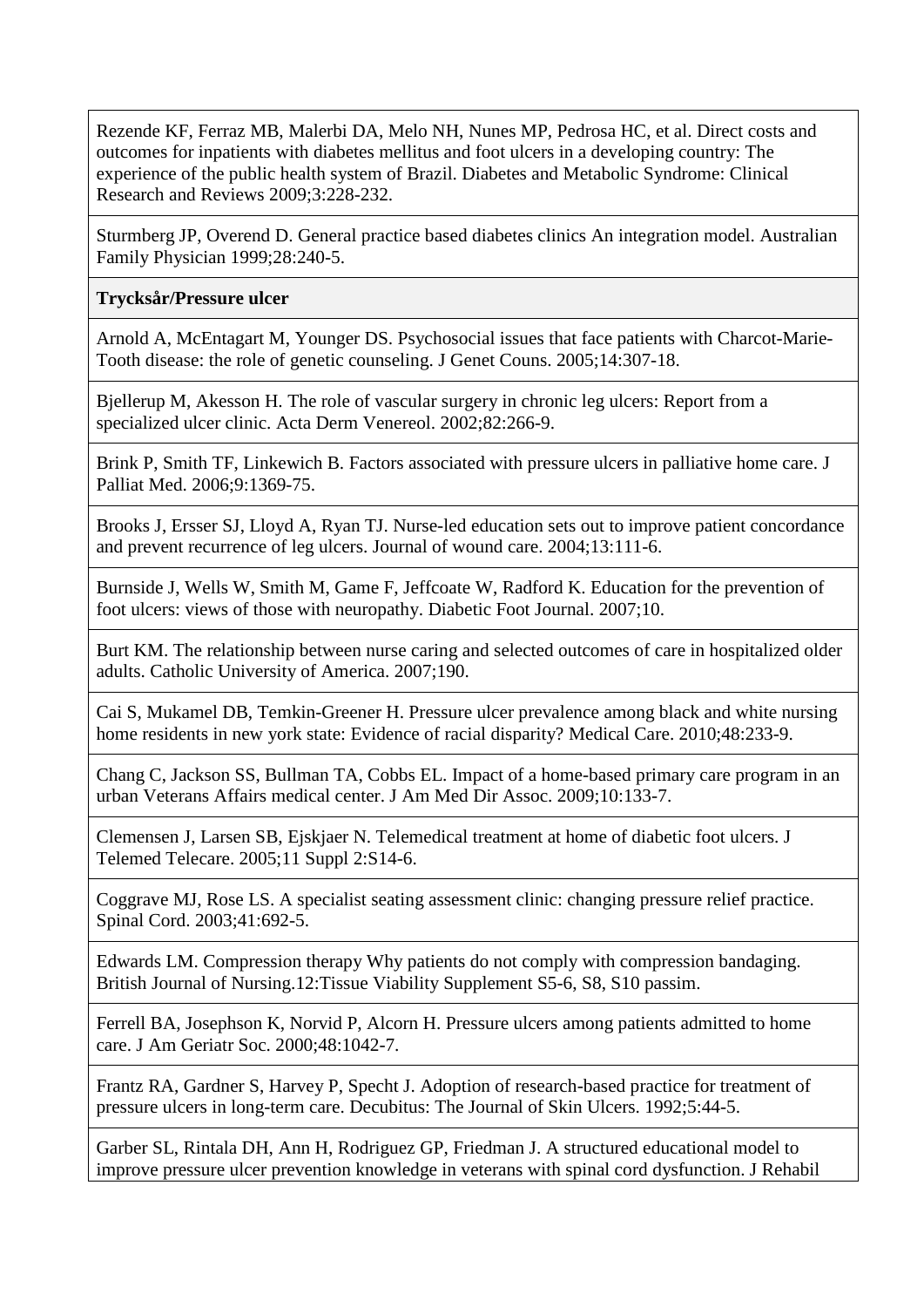Res Dev. 2002;39:575-87.

Gengenbacher M, Stahelin HB, Scholer A, Seiler WO. Low biochemical nutritional parameters in acutely ill hospitalized elderly patients with and without stage III to IV pressure ulcers. Aging - Clinical and Experimental Research. 2002;14:420-3.

Gray DG, Cooper PJ, Campbell M. A study of the performance of a pressure reducing foam mattress after three years of use. J Tissue Viability. 1998;8:9-13.

Green SM, Winterberg H, Franks PJ, Moffatt CJ, Eberhardie C, McLaren S. Nutritional intake in community patients with pressure ulcers. Journal of wound care. 1999;8:325-30.

Gunningberg L, Stotts NA, Idvall E. Hospital-acquired pressure ulcers in two Swedish County Councils: Cross-sectional data as the foundation for future quality improvement. Int Wound J. 2011;8:465-73.

Haleem S, Heinert G, Parker MJ. Pressure sores and hip fractures. Injury. 2008;39:219-23.

Hayashi T, Narita Y, Okugawa N, Hamaguchi E, Shibahara M, Kuzuhara S. Pressure ulcers in ALS patients on admission at a university hospital in Japan. Amyotrophic Lateral Sclerosis. 2007;8:310- 3.

Hengstermann S, Fischer A, Steinhagen-Thiessen E, Schulz RJ. Nutrition status and pressure ulcer: What we need for nutrition screening. Journal of Parenteral and Enteral Nutrition. 2007;31:288-94.

Hommel A, Bjorkelund KB, Thorngren KG, Ulander K. Nutritional status among patients with hip fracture in relation to pressure ulcers. Clinical Nutrition. 2007;26:589-96.

Iizaka S, Okuwa M, Sugama J, Sanada H. The impact of malnutrition and nutrition-related factors on the development and severity of pressure ulcers in older patients receiving home care. Clinical Nutrition. 2010;29:47-53.

Indredavik B, Rohweder G, Naalsund E, Lydersen S. Medical complications in a comprehensive stroke unit and an early supported discharge service. Stroke.39:414-20.

Isaia G, Bo M, Tibaldi V, Scarafiotti C, Ruatta C, Michelis G, et al. The experience of a geriatric hospital at home service for acutely ill elderly patients with pressure ulcers: an observational study. Wounds: A Compendium of Clinical Research & Practice. 2010;22:121-6.

Iwata M, Kuzuya M, Kitagawa Y, Suzuki Y, Iguchi A. Underappreciated predictors for postdischarge mortality in acute hospitalized oldest-old patients. Gerontology. 2006;52:92-8.

Keelaghan E, Margolis D, Zhan M, Baumgarten M. Prevalence of pressure ulcers on hospital admission among nursing home residents transferred to the hospital. Wound Repair and Regeneration. 2008;16:331-6.

Kletzenbauer SP, Blakemore ME. Fast track hip trial: an evaluation of a change in X-ray referral. Journal of Clinical Effectiveness. 1996;1:55-6.

Krichbaum K, Pearson V, Savik K, Mueller C. Improving resident outcomes with GAPN organization level interventions gerontological advanced practice nurses. Western Journal of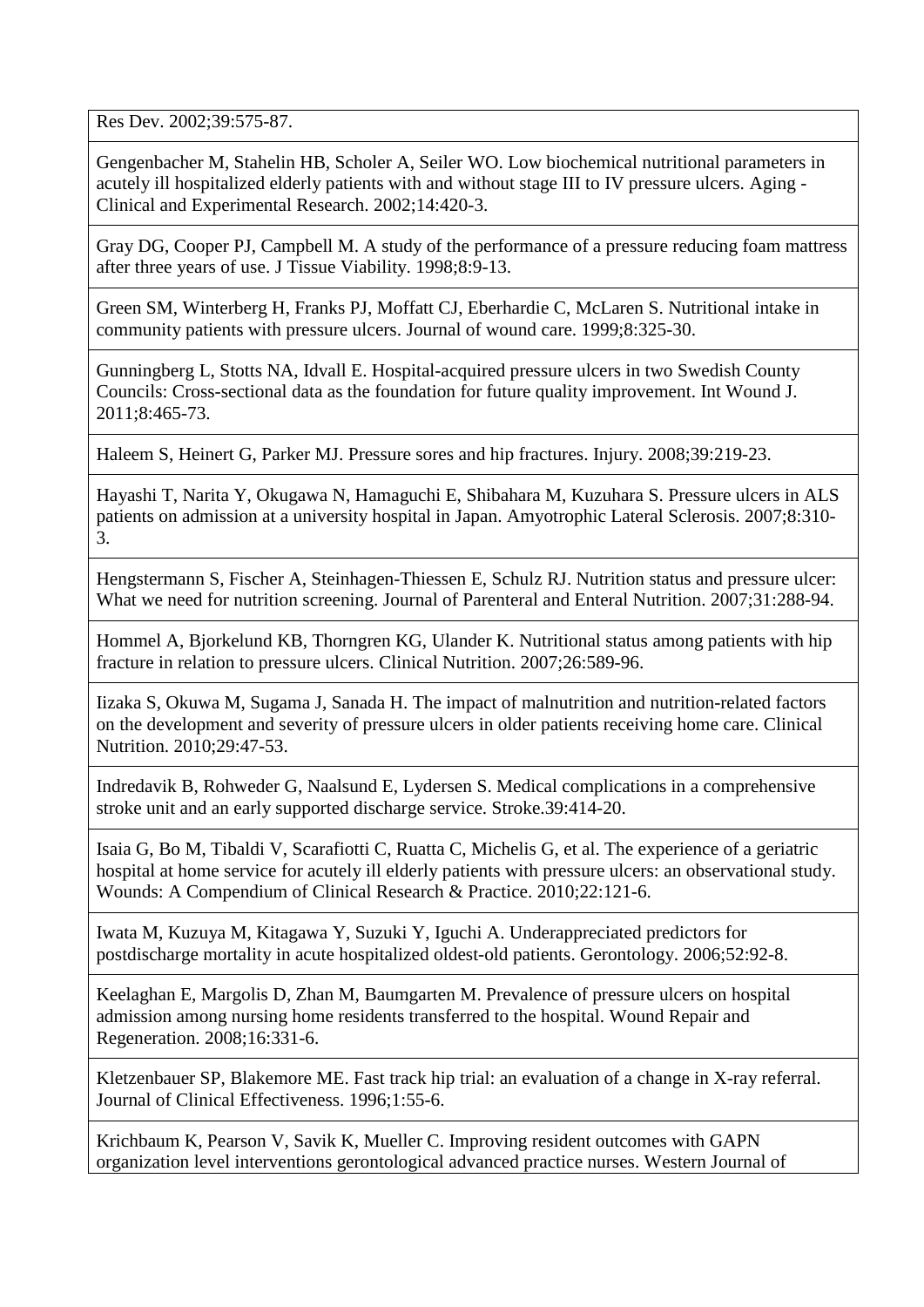Nursing Research. 2005;27:322-37.

Kwong Enid WY, Lau Ada TY, Lee Rainbow LP, Kwan Rick YC. A pressure ulcer prevention programme specially designed for nursing homes: Does it work? J Clin Nurs. 2011;20:2777-86.

Landi F, Onder G, Russo A, Bernabei R. Pressure ulcer and mortality in frail elderly people living in community. Arch Gerontol Geriatr. 2007;44 Suppl 1:217-23.

Lang NM, Kraegel JM, Rantz MJ, Krejci JW. Quality of health care for older people in America: a review of nursing studies. American Nurses' Association. 1990;131.

Langer G, Schloemer G, Knerr A, Kuss O, Behrens J. Nutritional interventions for preventing and treating pressure ulcers. Cochrane Database Syst Rev. 2003:CD003216.

Lilly CM, Cody S, Zhao H, Landry K, Baker SP, McIlwaine J, et al. Hospital mortality, length of stay, and preventable complications among critically ill patients before and after tele-ICU reengineering of critical care processes. JAMA: Journal of the American Medical Association. 2011;305:2175-83.

Marek KD, Popejoy L, Petroski G, Mehr D, Rantz M, Lin W. Clinical outcomes of aging in place. Nursing Research. 2005;54:202-11.

Maugham L, Cox R, Amsters D, Battistutta D. Reducing inpatient hospital usage for management of pressure sores after spinal cord lesions. International Journal of Rehabilitation Research. 2004;27:311-5.

Maylor M. Senior nurses' control expectations and the development of pressure ulcers. Nurs Stand. 2001;15:33-7.

McNaughton V, Brazil K. Wound and skin team: impact on pressure ulcer prevalence in chronic care. J Gerontol Nurs. 1995;21:45-9.

Miyazaki Margareth Y, Caliri Maria Helena L, dos S, Claudia B. Knowledge on pressure ulcer prevention among nursing professionals. Revista Latino-Americana de Enfermagem. 2010;18:1203- 11.

Morrow JB, Goetz LL, Marcee AK, Snell LE, Kowalske KJ, Roaten SP. Providing access to specialty care for severely disabled institutional residents: an academic health center telemedicine model. Journal of Health Care for the Poor & Underserved. 2009;20:415-22.

Newton M. Integrated care pathway: the prevention and management of pressure ulcers. J Tissue Viability. 2003;13:126-9.

Nixon J, Cranny G, Bond S. Pathology, diagnosis, and classification of pressure ulcers: comparing clinical and imaging techniques. Wound Repair Regen. 2005;13:365-72.

O'Hare J. Maintaining standards for pressure ulcer management in care homes. Nurs Stand. 2008;22:62-4, 6, 8.

Ohura T, Nakajo T, Okada S, Omura K, Adachi K. Evaluation of effects of nutrition intervention on